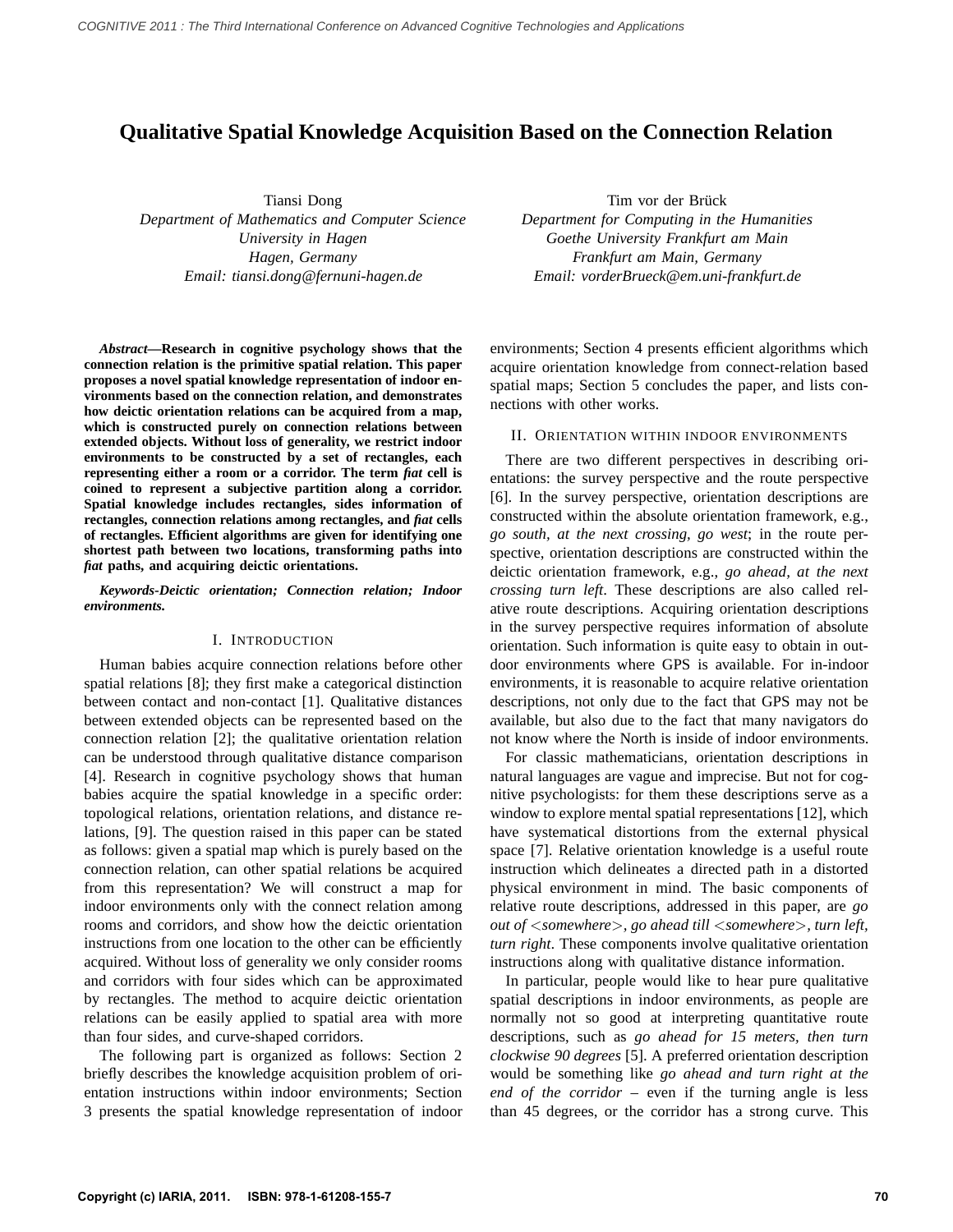

Figure 1. (a) A rectangle represents a room; (b) A rectangle represents a corridor, whose four sides are counterclockwise named from 1 to 4; *fiat* cells are named by the qualitative distance to the side with the name 1

observation also explains why the fuzzy approach might fail in generating effective route descriptions in indoor environments. The problem addressed in this paper can be stated precisely as follows: with what kind of knowledge representations for indoor environments can qualitative deictic orientation knowledge be acquired, if the connection relation is primitive?

# III. SPATIAL REPRESENTATION OF INDOOR ENVIRONMENTS

# *A. Rooms*

The simplest component of an indoor environment is *room*. We assume that rooms have at least one door, and that rooms have four sides and are of rectangular shape. We name the four sides as 1, 2, 3, 4, and there must be a door in side 1, as illustrated in Figure 1(a). A room has a unique identification number, and a name for linguistic description, e.g., Prof. Helbig's office. Formally, we introduce the following definition.

*Definition 1:*  $\mathcal R$  is the type of rooms. Let  $r$  be a room,  $(r \in \mathcal{R})$ , r.side\_1, r.side\_2, r.side\_3, r.side\_4 represent its four sides; r.side represents one of its four sides;  $r$ .id represents its identification number;  $r$ .name represents its name.

# *B. Corridors*

Rooms may be connected with each other by *corridors*. We also assume that corridors have rectangular shape, and their four sides are named counterclockwise from 1 to 4. Two end-sides of the corridor are named as 1 and 3, respectively; two long-sides of the corridor are named as 2 and 4, respectively. A corridor has a unique identification number, and may have a name for linguistic description. A corridor can be partitioned into a list of small rectangles, each has exactly two sides that coincide with side 2 and 4 of the corridor. These small rectangles are named as *fiat* cellsSides of *fiat* cells are named counterclockwise from 1 to 4, such that the sides coincided with its corridor have the same name (2 or 4). *Fiat* cells refer to different locations along a corridor, e.g., *end of the corridor, in front of the lift*, etc. Each *fiat* cell is assigned a natural number representing its qualitative distance to side 1 of the corridor; this number



Figure 2. The connection relations between rooms and corridors

uniquely identifies a *fiat* cell, as illustrated in Figure 1(b). Formally, we introduce definitions as follows.

*Definition 2:*  $C$  is the type for corridors. Let  $c$  be a corridor ( $c \in C$ ), c.side\_1, c.side\_2, c.side\_3, c.side\_4 represent its four sides; c.side represents one of its four sides; c.id represents its identification number; c.name represents its name.

*Definition 3:*  $F$  is the type for fiat cells. Let  $f$  be a fiat cell  $(f \in \mathcal{F})$ , f.side\_1, f.side\_2, f.side\_3, f.side\_4 represent its four sides; f.side represents one of its four sides; f.cor represents the corridor where it is located; f.dis represents its qualitative distance to side 1 of f.cor.

#### *C. Connections among rooms and corridors*

By a room connecting with another room or a corridor, we assume that they share a common wall and that there is at least a door on the common wall, through which people can go. Otherwise, they might not know that they are connected. This can be easily represented by the shared side of two rectangles. For example, in Figure 2(a) Room X connects with Corridor M. The side 1 of Room X coincides with the side 4 of Corridor M. Formally, we define as follows.

*Definition 4:* Let  $r, r_1, r_2 \in \mathcal{R}, c \in \mathcal{C}$ . *r.*side\_*i* connecting with c.side *j* is written as  $Con(r, c) = (i, j)$ ; c.side *j* connecting with r.side i is written as  $Con(c, r)$  =  $(j, i);$   $r_1$  side *i* connecting with  $r_2$  side *j* is written as  $Con(r_1, r_2) = (i, j)$ , where  $1 \le i, j \le 4$ .

The location of a room in a corridor can be represented by the *fiat* cell in the corridor with which the room connects. We define the Loc function as follows.

*Definition 5:* Let  $r \in \mathcal{R}$ ,  $c \in \mathcal{C}$ , r connects with the fiat cell in  $c$  whose qualitative distance is i, written as  $Loc(r, c) = i.$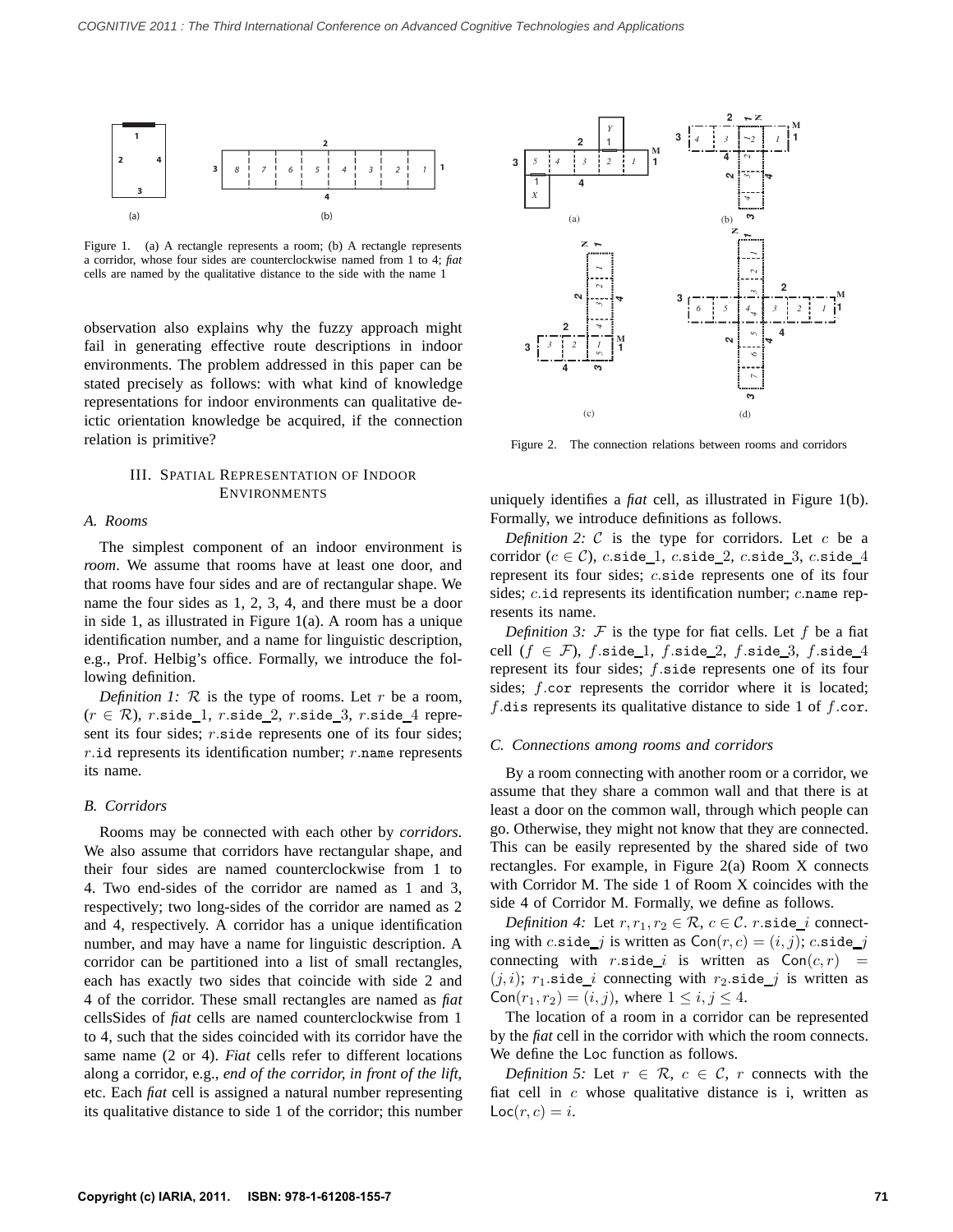In Figure 2(a), Room X connects with the *fiat* cell of Corridor M whose qualitative distance is 5. We represent this as  $Loc(X, M) = 5$ .

# *D. Connections between corridors*

Connection relations between two corridors can be one of three types: 'T' type, 'L' type, and '+' type, as illustrated in Figure 2 (b), (c), (d), respectively. For all types we assume there are two intersected corridors. That is, there is an overlapped *fiat* cell. For example, in Figure 2(b) the *fiat* cell 1 in corridor N is overlapped with the *fiat* cell 2 in corridor M. The spatial structure between two intersected corridors can be delineated by their coincided sides and qualitative distances. For example, in Figure 2(b) Corridor M intersects with the *fiat* cell 1 of Corridor N; if a navigator is located in the intersection of Corridor N and Corridor M, and faces to side 1 of Corridor N, then she/he also faces to side 2 of Corridor M; in Figure 2(c) Corridor M intersects with the *fiat* cell 5 of Corridor N; if a navigator is located in the intersection and faces to side 3 of Corridor N, then she/he also faces to side 4 of Corridor M. Formally, we define as follows.

*Definition 6:* Let  $c_1, c_2 \in \mathcal{C}$ ,  $c_1$  intersects with the *fiat* cell in  $c_2$  whose qualitative distance is i. The location of  $c_1$ with regard to  $c_2$  is defined as  $Loc(c_1, c_2) = i$ .

*Definition 7:* Let  $c_1, c_2 \in \mathcal{C}$ ,  $c_1$  intersects with  $c_2$ , fiat cell  $f_1$  in  $c_1$  is overlapped with *fiat* cell  $f_2$  of  $c_2$  in such a way that  $f_1$  side *i* coincides with  $f_2$  side *j*. Their side overlapping relation is defined as  $\text{Overlap}(c_1, c_2) = (i, j)$ .

*Remark 1:* Suppose the side 1 of *fiat* cell  $f_1$  ( $f_1$ .side\_1) coincides with the side 4 of *fiat* cell  $f_2$  ( $f_2$  side 4), then  $f_1$ .side 2 coincide with  $f_2$ .side 1,  $f_1$ .side 3 must coincide with of  $f_2$  side 2,  $f_1$  side 4 must coincide with  $f_2$  side 3. Therefore, we use '=' to roughly denote 'one of the (four) values is'. Generally, we have the following theorem.

*Theorem 1:* Let  $c_1, c_2 \in \mathcal{C}$ , Overlap $(c_1, c_2) \doteq (i, j)$ . For any natural number k, i.e.,  $k \in \mathbb{N}$ , Overlap $(c_1, c_2) = (i, j)$ . Then  $(k-1) \mod 4+1, (j+k-1) \mod 4+1$ .

#### *E. Indoor Map based on the connection relation*

An indoor map can be represented as the connection relations among rooms and corridors, in particular with the partial functions Con, Loc and Overlap whose signatures are listed as follows.

*Signature 1:* Let S be the set of 1, 2, 3, 4;  $\mathbb N$  be the set of natural numbers.

Con : 
$$
\mathcal{R} \times \mathcal{C} \rightarrow \mathcal{S} \times \mathcal{S}
$$
  
\nCon :  $\mathcal{R} \times \mathcal{R} \rightarrow \mathcal{S} \times \mathcal{S}$   
\nCon :  $\mathcal{C} \times \mathcal{R} \rightarrow \mathcal{S} \times \mathcal{S}$   
\nLoc :  $\mathcal{R} \times \mathcal{C} \rightarrow \mathbb{N}$   
\nLoc :  $\mathcal{C} \times \mathcal{C} \rightarrow \mathbb{N}$   
\nOverlap :  $\mathcal{C} \times \mathcal{C} \rightarrow \mathcal{S} \times \mathcal{S}$ 

*Example 1:* In Figure 2(a), there are one Corridor M, two rooms X and Y. Room X connects with the *fiat* cell 5 of M, Y connects with the *fiat* cell 2 of M. side 1 of X connects with side 4 of M; side 1 of Y connects with side 2 of M. The map is therefore,

$$
Con(X, M) = (1, 5)
$$

$$
Con(Y, M) = (1, 2)
$$

$$
Loc(X, M) = 5
$$

$$
Loc(Y, M) = 2
$$

*Example 2:* In Figure 2(b), there are two Corridors M and N, Corridor M intersects with the *fiat* cell 1 of N,  $f_{N,1}$ ; N intersects with the *fiat* cell 2 of M,  $f_{M,2}$ . The side 1 of  $f_{N,1}$ coincides with the side 2 of  $f_{M,2}$ . The map is therefore,

$$
Loc(M, N) = 1
$$
  
\n
$$
Loc(N, M) = 2
$$
  
\n
$$
Overlap(N, M) \doteq (1, 2)
$$

# IV. ACQUIRING RELATIVE ORIENTATION KNOWLEDGE BASED ON THE CONNECTION RELATIONS

Acquisition of relative orientation knowledge in indoor environments can be separated into two steps: the first step is to find a path between the start location and the target location; the second step is to acquire relative orientations from the start location to the target along the path. This spatial knowledge acquisition process within indoor environments is normally not supported by GPS, therefore, the navigator needs to remember all the orientation knowledge at the beginning. This leads to some differences from orientation knowledge acquisition in outdoor environments. One important property which shall be emphasized in the indoor spatial knowledge acquisition is that the route instructions shall be short.

# *A. Find one of the shortest paths*

In indoor environments, a path is a sequence of rooms and corridors. Let  $A_1$  and  $A_n$  be the start location and the target location, respectively. A path between  $A_1$  and  $A_n$  is a sequence  $A_1, A_2, \ldots, A_{n-1}, A_n$  such that for any  $i(1 \leq i \leq n)$  $n-1$ ) navigators can move between  $A_i$  and  $A_{i+1}$ . Formally, we introduce Path function as follows.

*Definition 8:* Let  $A_1$  and  $A_n$  be two locations. A path between  $A_1$  and  $A_n$  is a sequence  $A_1, A_2, \ldots, A_{n-1}, A_n$ such that for any i,  $1 \le i \le n-1$ , either  $(A_i, A_{i+1})$  or  $(A_{i+1}, A_i)$  is in the domain of one of the partial functions Con, Loc and Overlap. Path $(A_1, A_n)$  is the set of all paths between  $A_1$  and  $A_n$ .

Path
$$
(A_1, A_n)
$$
  $\stackrel{def}{=} \{ [A_1, A_2, \dots, A_{n-1}, A_n] |$   
\n $\forall i : 1 \le i \le n-1, (A_i, A_{i+1}) \in \text{DOM}$   
\n $\forall (A_{i+1}, A_i) \in \text{DOM} \}$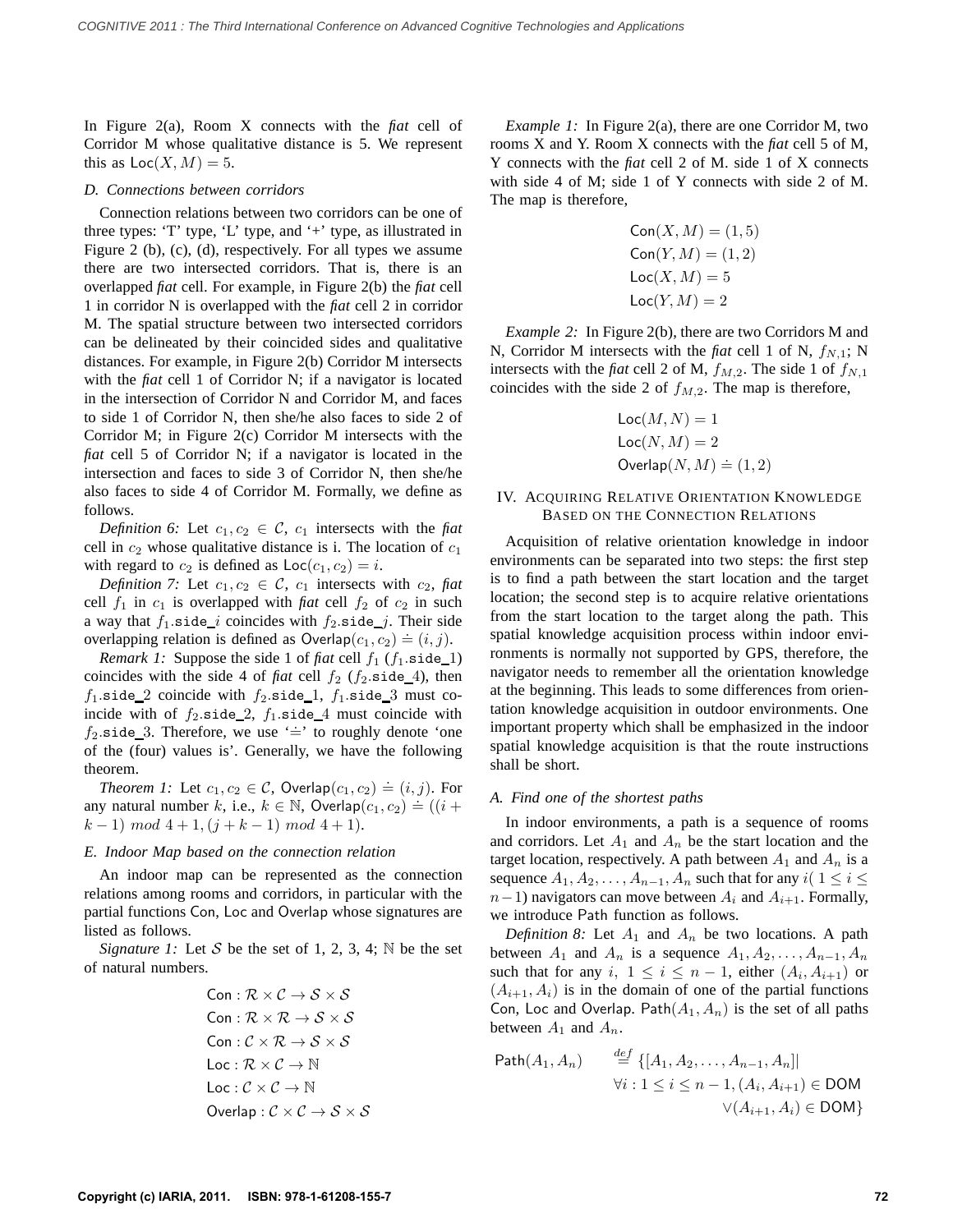f.dom refers to the domain of function  $f$ .

DOM = Con.dom ∪ Loc.dom ∪ Overlap.dom *Theorem 2:* Path $(A_1, A_n) = \text{Path}(A_n, A_1)$ 

Proof is trivial.

*Remark 2:* The path between two locations is understood as with no direction. To guarantee this property, we define the path as the set of all sequences (routes) from one location to the other.

*Example 3:* In Figure 2(a), [X,M,Y] is a path between Room X and Room Y, i.e.,  $[X,M,Y] \in \text{Path}(X,Y)$ , because the following values are defined:  $Con(X, M)$  and  $Con(Y, M)$ .

Given two locations inside of an indoor environment, one of the shortest paths between them can be identified by the breadth-first search algorithm as follows.

**Algorithm 1:** Search one of the shortest paths between two places, if exists

**input** : A map M, two different places  $A_1$  and  $A_n$ **output**: one of the shortest paths between  $A_1$  and  $A_n$ , if there is a path between them; or NoPath if there is no path between them

```
All ←get all of the rooms and corridors from M;
Queue \leftarrow [A<sub>1</sub>];
NotUsed ← All – {A_1};i \leftarrow 0;
while i in the domain of Queue do
   if Queue(i) = A_n then
       Path \leftarrowget all the ancestors of A_n;
     return Reverse(Path)
   Temp ←get all of the the rooms and corridors
   connected with Queue(i);
   Temp ← Temp ∩ NotUsed;
   if Temp \neq \emptyset then
       set Queue(i) as the ancestor of each element
       in Temp ;
       append all elements in Temp to Queue ;
       NotUsed ← NotUsed − Temp;
   i \leftarrow i + 1;return NoPath
```
Let  $n$  be the total number of rooms and corridors, ConnectWith $(X)$  be the number of rooms and corridors that  $X$  directly connects with, and  $K$  be the maximum number of any ConnectWith $(X)$ . In indoor environments we assume  $K$  is not related with  $n$ . That is,  $K$  is a constant. The computational complexities of space and time of this algorithm are  $\mathcal{O}(Kn) = \mathcal{O}(n)$ .

# *B.* Fiat *path*

To ease the acquisition of a relative orientation knowledge along a path, we introduce the term of *fiat* path. Each path has a *fiat* path which is a sequence of rooms and *fiat* cells

|       | $n =$       | $p=2$       | $p=3$       | $p = 4$     |
|-------|-------------|-------------|-------------|-------------|
| $n=1$ | ۰           | turn left   | turn around | turn right  |
| $n=2$ | turn right  |             | turn left   | turn around |
| $n=3$ | turn around | turn right  |             | turn left   |
| $n=4$ | turn left   | turn around | turn right  |             |

Table I TURNING INSTRUCTIONS INSIDE OF A ROOM OR A CORRIDOR; '-' MEANS THAT TURNING IS NOT REQUIRED

of corridors. If  $C$  is a corridor in the path, and a navigator enters C at its *fiat* cell i, and leaves C at its *fiat* cell j, C is replaced with  $C.i, C.j.$  Formally, we define as follows.

*Definition 9:* Let path  $P = [A_1, A_2, \ldots, A_{n-1}, A_n]$ , its *fiat* path, written as  $fPath(P)$ , is defined as follows.

| $f$ Path $(P) \stackrel{def}{=} [f(A_1), f(A_2), \ldots, f(A_{n-1}), f(A_n)]$                                            |                       |
|--------------------------------------------------------------------------------------------------------------------------|-----------------------|
| $\left\{ \begin{array}{c} f(A_i) = A_i \\ f(A_i) = A_i.s, A_i.e \\ f(A_1) = A_1.s \\ f(A_n) = A_n.e \end{array} \right.$ | $A_i \in \mathcal{R}$ |
|                                                                                                                          | Cond <sub>2</sub>     |
|                                                                                                                          | Cond <sub>3</sub>     |
|                                                                                                                          | $Cond_{4}$            |
| $Cond_2: A_i \in \mathcal{C} \wedge \mathsf{Loc}(A_{i-1}, A_i) = A_i.s \wedge \mathsf{Loc}(A_{i+1}, A_i) =$              |                       |
| $A_i.e, 2 \leq i \leq n-1$                                                                                               |                       |
| $Cond_3: A_1 \in \mathcal{C} \wedge \mathsf{Loc}(A_2,A_1)=A_1.s$                                                         |                       |
|                                                                                                                          |                       |

 $Cond_4: A_n \in \mathcal{C} \wedge \mathsf{Loc}(A_{n-1},A_n) = A_i.e$ 

*C. Spatial reasoning on acquiring relative orientation knowledge*

Given a map and a *fiat* path, we can acquire relative orientation knowledge. The task can be described as follows: let  $[A_i, A_{i+1}]$  be a path segment along a path and  $[f(A_i), f(A_{i+1})]$  its corresponding *fiat* path segment, describe a relative route description from location  $A_i$  to  $A_{i+1}$ ,  $(1 \leq i \leq n-1).$ 

*1) Room*  $A_i$  *and Room*  $A_{i+1}$ *:* Suppose now the navigator is in Room  $A_i$  and faces to side m of  $A_i$ , which connects with Room  $A_{i+1}$  such that  $Con(A_i, A_{i+1}) = (p, q)$ , that is, side  $p$  of Room  $A_i$  connects with side  $q$  of Room  $A_{i+1}$ . Relative route instruction in this case has the form  $\leq$ *instruction for turning in*  $A_i$  >, go out of the room". At the end, the reasoning process shall acquire the knowledge of the navigator's facing direction in  $A_{i+1}$ , if  $A_{i+1}$  is not the target place.

In our proposed data model, sides of rooms and corridors are named counterclockwise with 1,2,3,4. So, given the starting facing side  $n$  and the target facing side  $p$  in the same location, we can acquire the instruction for turning with the matrix as shown in Table 1. If we calculate the value of  $(n - p) \mod 4$ , we obtain a matrix as shown in Table 2.

The algorithm for generating turning instruction is quite simple, as illustrated in Algorithm 2.

When the navigator arrives in  $A_{i+1}$ , we need to know to which side she/he is now facing. As we have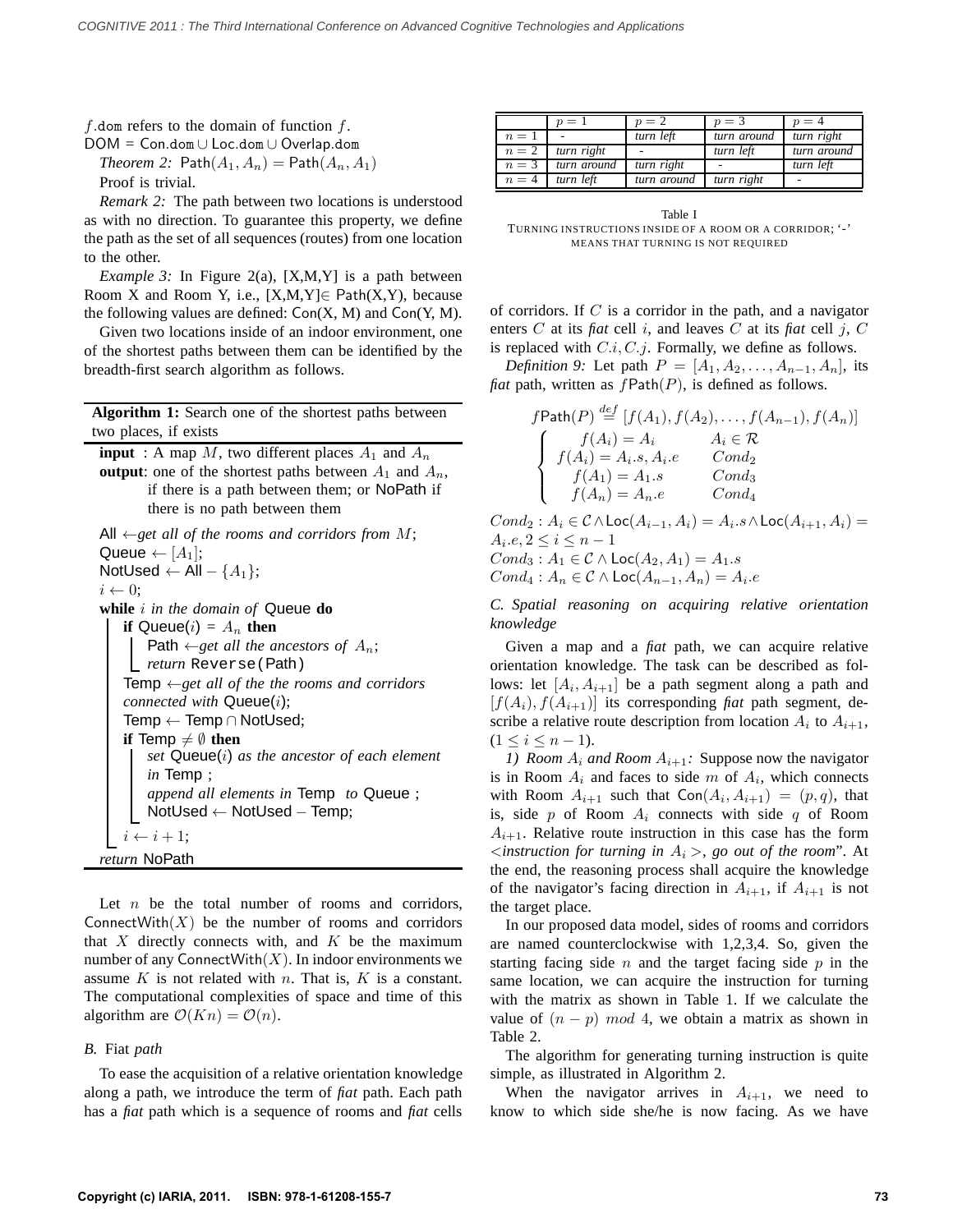|       | $=$ | $= 2$ | $n = 3$ | = |
|-------|-----|-------|---------|---|
| $n =$ |     |       |         |   |
| $n=2$ |     |       |         |   |
| $n=3$ |     |       |         |   |
| $n =$ |     |       |         |   |

Table II TURNING INSTRUCTIONS CAN BE ENCODED WITH A CYCLIC GROUP, 0:-;1:*turn right*; 2: *turn around*; 3:*turn left*

**Algorithm 2:** Acquiring turning instructions inside of a room or corridor

**input** : facing side  $n$ , facing side  $p$ **output**: turning instruction

 $v \leftarrow (n-p) \mod 4;$ **switch** *v* **do case** *0 return "-"*; **case** *1 return "turn right"*; **case** *2 return "turn around"*; **case** *3 return "turn left"*;

 $Con(A_i, A_{i+1}) = (p, q)$ , we know that after entering Room  $A_{i+1}$ , the navigator is back to side q of  $A_{i+1}$ . Therefore, she/he is facing to the opposite side of q, written as  $\text{Opp}(q)$ , This can be easily computed by the formula as follows:  $\mathsf{Opp}(q) = \begin{cases} q+2 & \text{if } q \leq 2 \\ q & \text{if } q > 2 \end{cases}$  $q - 2$  if  $q > 2$ .

The computational complexities for generating turning instruction, as well as updating facing direction, are  $\mathcal{O}(1)$ .

*2) Room*  $A_i$  *and Corridor*  $A_{i+1}$ *:* Suppose now the navigator is in Room  $A_i$  and faces to side m of  $A_i$ , who needs to enter Corridor  $A_{i+1}$ , and may go along the corridor to a certain location to enter  $A_{i+2}$ . We know  $Con(A_i, A_{i+1}) =$  $(p, q)$  and  $Loc(A_i, A_{i+1}) = s$ , and let the *fiat* path segment of  $[A_i, A_{i+1}]$  be  $[A_i, A_{i+1}.s, A_{i+1}.e]$ .

The relative orientation knowledge in this case consists of two parts: the first part is on how to move from  $A_i$  to  $A_{i+1}.s$ ; the second part is on how to move from  $A_{i+1}.s$  to  $A_{i+1}.e$ . As the sides of *fiat* cells are named counterclockwise and such that two of them coincide with sides of corridors, the first part is the same as moving from room to room. Suppose the navigator is now in  $A_{i+1}.s$  facing to side n, we need to give relative route instructions which help her/him to arrive at  $A_{i+1}$ .e. As *fiat* cells are named by numbers in such a way that the smaller the number is, the closer this cell is to the side 1 of the corridor, we can use this qualitative distance comparison method to figure out the turning instruction at  $A_{i+1}.s$  as follows: if  $s < e$ ,  $A_{i+1}.s$  is nearer to side 1 of the corridor than  $A_{i+1}.e$  is, so the navigator shall turn to side 3 of the corridor, which is defined as the same side of this *fiat* cell; if  $s > e$ ,  $A_{i+1}.e$  is nearer to side 1 of the corridor than  $A_{i+1}.s$  is, so the navigator shall turn to side 1 of the corridor. So, we can use Algorithm 2 to generate turning instruction at  $A_{i+1}.s$ . Instruction for moving from  $A_{i+1}.s$  to  $A_{i+1}.e$  is quite simple, just *go ahead* plus some landmark information along this *fiat* path segment.

*3) Corridor*  $A_i$  *and Room*  $A_{i+1}$ *:* Suppose now the navigator is at *fiat* cell s of Corridor  $A_i$  and faces to side m of  $A_i$  ( $A_i$  side\_m), and needs to enter Room  $A_{i+1}$ . In this case she/he may go along the corridor first and then perform a turning to enter  $A_{i+1}$ . We know  $Con(A_i, A_{i+1}) = (p, q)$ and  $Loc(A_{i+1}, A_i) = e$ , and let the *fiat* path segment of  $[A_i, A_{i+1}]$  be  $[A_i, A_i, e, A_{i+1}]$ . No new algorithms are needed to acquire relative orientation knowledge from  $A_i.s$ to  $A_i.e$  and from  $A_i.e$  to  $A_{i+1}.$ 

*4) Corridor*  $A_i$  *and Corridor*  $A_{i+1}$ *:* Suppose now the navigator is at *fiat* cell s of Corridor  $A_i$  and faces to side m of  $A_i$  ( $A_i$  side\_m), and needs to enter Corridor  $A_{i+1}$ . We know that Corridor  $A_i$  and Corridor  $A_{i+1}$  overlaps in such a way that *fiat* cell u of  $A_i$ ,  $f_{i,u}$ , connects with  $A_{i+1}$ , *fiat* cell w of  $A_{i+1}$ ,  $f_{i+1,w}$ , connects with  $A_i$ , side p of  $f_{i,w}$ coincide with side q of  $f_{i+1,w}$ . That is,  $Loc(A_{i+1}, A_i)$  =  $u, \text{Loc}(A_i, A_{i+1}) = w, \text{ Overlap}(A_i, A_{i+1}) = (p, q).$  In the most complicated case, the *fiat* path segment of  $[A_i, A_{i+1}]$  is in the form of  $A_i.s, A_i.u, A_{i+1}.w, A_{i+1}.e$ , where the value e can be obtained from  $[A_{i+1}, A_{i+2}]$ , we can reuse above algorithms to acquire relative orientation knowledge between *fiat* cells within a corridor and between coincided *fiat* cells of different corridors.

The whole algorithm is illustrated in Algorithm 3, whose computational complexity is the same as that of algorithm 1:  $\mathcal{O}(n)$ .

#### V. CONCLUSIONS, DISCUSSIONS, AND OUTLOOKS

Spatial knowledge representation of orientation relations usually requires to represent a point-based orientation reference framework. A survey can be found in [11]. This paper presents a novel method showing that how deictic orientation relations between extended objects can be acquired without using orientation reference framework.

The advantages of this representation are as follow: this method is theoretically supported by results from cognitive psychology; practically this representation fills one gap between quantitative sensor representation, which are objective, and acquired by laser scanners, cameras, and spatial linguitistic descriptions, which are subjective, and delineate a *fiat* world [10]. By introducing granularities of *fiat* cells, cognitive agents will talk about a space as people do. Obtaining a map only based on the connection relation is an open question. However, cognitive psychology again provides useful guidelines: infants' developement of object concepts is closely related with their developement of spatial relations [8]. On the other hand, if a full environment map is available, the presented orientation acquisition method can be understood as a wayfinding method without GPS information, e.g., in the tunnel, under bad weather.